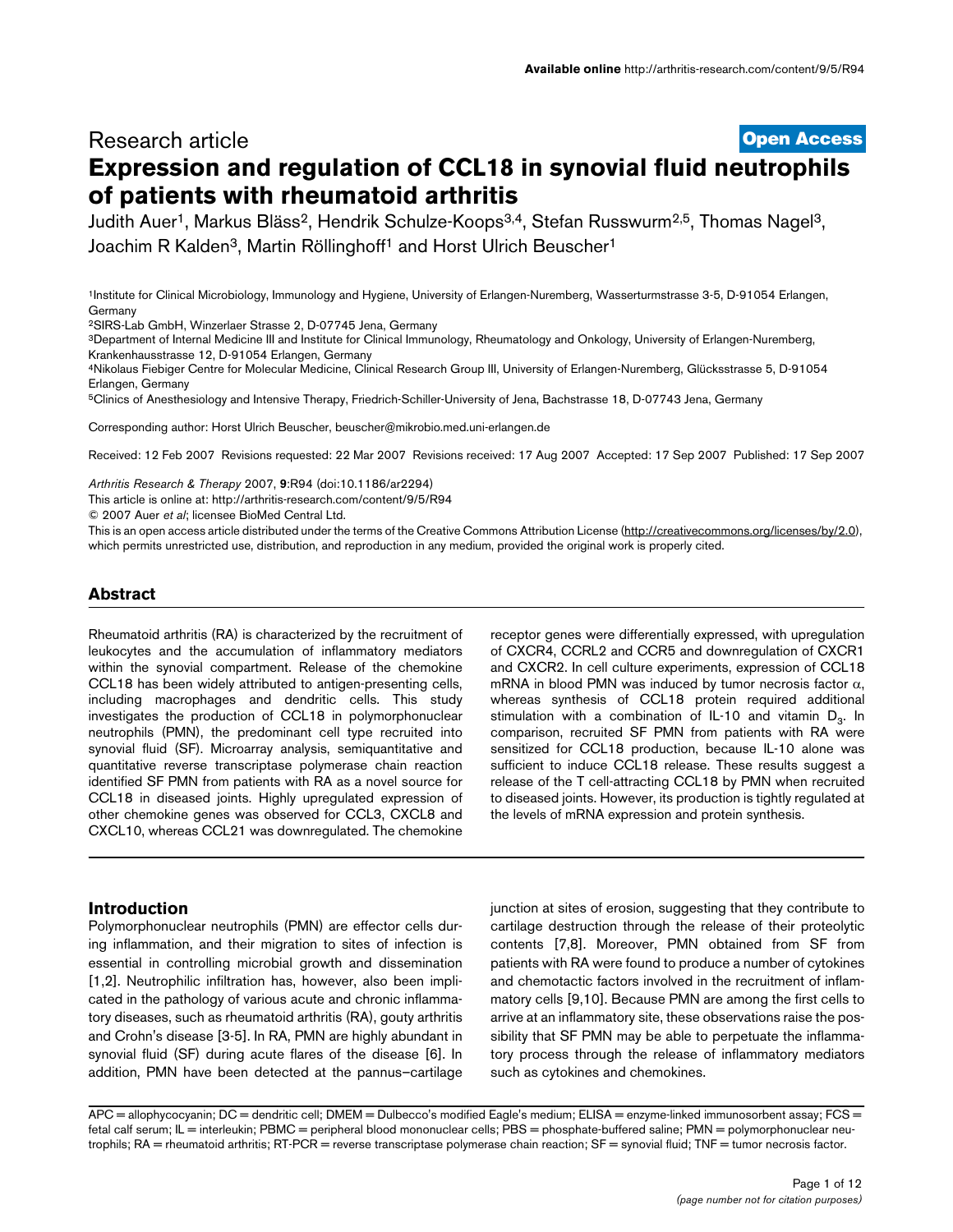Chemokines are a superfamily of more than 50 different chemotactic proteins participating in the cellular traffic of immune and inflammatory responses [11]. They are categorized into at least four subfamilies, namely C, CC, CXC and CX3C, distinguished by the presence or absence of a residue (X) between two conserved cysteine residues in the N terminus. Chemokines range in size from 8 to 10 kDa and are produced by a wide variety of cell types [10,12]. Their production either occurs constitutively or may be induced by appropriate stimulation with exogenous or endogenous agents, such as the proinflammatory cytokines IL-1 and TNF-α [13]. Chemokines are known to exert their biological effects on various cell types through binding to G-protein-coupled cell surface receptors with seven transmembrane domains [14]. Chemokine receptors may be specific for one ligand or they may bind several chemokines [15], thus allowing redundancy of the system. During activation of PMN, expression of CC chemokine receptors is upregulated, whereas that of some CXC receptors is downregulated [16]. Regulation of chemokine activities therefore occurs at the levels of receptor expression as well as ligand production.

CCL18, also named pulmonary and activation-regulated chemokine (PARC), dendritic cell-derived CC chemokine-1 (DC-CK1), alternative macrophage activation-associated CC chemokine-1 (AMAC-1) and macrophage inflammatory protein-4 (MIP-4), has been described to attract naïve T cells and mantle-zone B cells [17]. Cellular sources of CCL18 are primarily monocytes/macrophages and dendritic cells (DCs). Its production occurs constitutively but may be increased by additional stimulation with cytokines such as IL-10 and IL-4 as well as vitamin  $D_3$  [18,19]. In RA, expression of mRNA encoding CCL18 was observed in synovial tissue and it coincided with CCL18 accumulation in SF [19,20].

The present study used a broad-scale experimental approach, involving microarray and quantitative RT-PCR analyses, to determine whether PMN can serve as a site for CCL18 production in RA. The results demonstrate that SF PMN from patients with RA are a cellular source for CCL18, the production of which is differentially regulated at the levels of mRNA expression and protein synthesis. Moreover, because PMN are recruited into SF, a characteristic chemokine expression profile is induced with highly upregulated mRNAs for CCL3, CCL18, CXCL8 and CXCL10 and downregulation of CCL21 mRNA.

## **Materials and methods Patients**

SF samples were taken from knees of nine patients with active RA, for treatment and diagnostic purposes. Aliquots of these samples and EDTA-treated blood from these patients were used in this study after informed consent had been obtained. Four patients were receiving anti-TNF- $α$  therapy, three were being treated with conventional therapy (nonsteroidal anti-

### **Table 1**

| Clinical data for patients with RA and healthy donors providing |
|-----------------------------------------------------------------|
| samples for microarray analysis                                 |

| Subject       | Sex    | Age (years) | Medication                                   |  |
|---------------|--------|-------------|----------------------------------------------|--|
| RA patient    |        |             |                                              |  |
| 1             | Female | 55          | NSAID (diclofenac)                           |  |
| 2             | Female | 53          | None                                         |  |
| 3             | Female | 72          | Anti-TNF- $\alpha$ (adalimumab)              |  |
| 4             | Female | ND.         | None                                         |  |
| 5             | Female | 44          | Anti-TNF- $\alpha$ (infliximab)              |  |
| 6             | Female | 80          | DMARDs (methotrexate and<br>resochine)       |  |
| 7             | Female | 35          | Anti-TNF- $\alpha$ (infliximab)              |  |
| 8             | Male   | 61          | Anti-TNF- $\alpha$ (infliximab)              |  |
| 9             | Male   | 51          | DMARD (methotrexate); steroid<br>(cortisone) |  |
| Healthy donor |        |             |                                              |  |
| 1             | Female | 30          | None                                         |  |
| 2             | Female | 26          | None                                         |  |
| 3             | Female | 38          | None                                         |  |
| 4             | Male   | 27          | None                                         |  |

RA, rheumatoid arthritis; NSAID, nonsteroidal anti-inflammatory drug; DMARD, disease-modifying anti-rheumatic drug; ND, not determined.

inflammatory drugs, steroids or disease-modifying anti-rheumatic drugs), and two patients were receiving no medication at the time of synovial effusion although those had been treated earlier (Table 1). Hence, all patients did not respond sufficiently to the therapeutic treatment.

## **Purification of mononuclear cells and PMN from blood and SF**

Purification of mononuclear cells (peripheral blood mononuclear cells; PBMC) and PMN from blood was performed as described [21], with minor modifications. For sedimentation of erythrocytes, 1 volume of EDTA-treated blood was incubated with 1 volume of 3% dextran T500 (Roth, Karlsruhe, Germany) in PBS (Biochrom, Berlin, Germany) for 20 minutes at 4°C. The leucocyte-rich supernatant was centrifuged at 500 *g* for 10 minutes at 6°C in a Multifuge (Heraeus, Hanau, Germany). The pellet was resuspended in PBS, overlaid on an isotonic discontinous Percoll gradient (Amersham Biosciences, Freiburg, Germany) with densities of 1.075 g/ml and 1.09 g/ ml and centrifuged at 750 *g* for 25 minutes at 6°C. PBMC or PMN were collected at the relevant interphase and washed twice with PBS. With the exception of dextran sedimentation, the preparation of SF PMN was performed similarly. Cell-free SF was obtained by centrifugation of SF at 750 *g* for 25 minutes and stored at -70°C in aliquots until use. PMN and mononuclear cells were counted in SF from patients with RA. The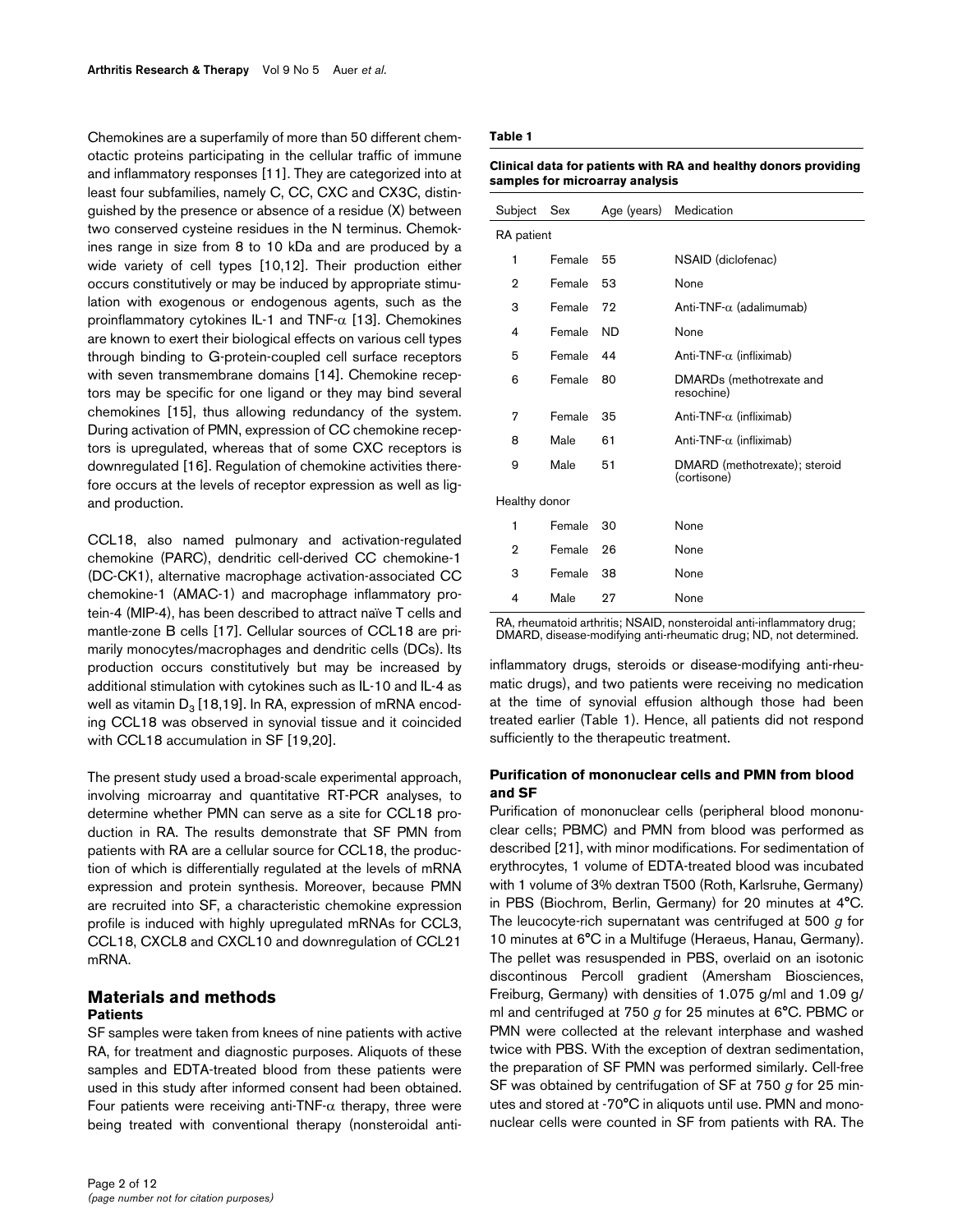ratio between PMN and mononuclear cells was approximately 1:10.

### **Flow cytometry**

The purity of PMN was routinely analyzed by flow cytometry with FACSCalibur (BD Biosciences, Heidelberg, Germany). In brief, to prevent nonspecific binding,  $3 \times 10^5$  cells were preincubated for 10 minutes with heat-inactivated (20 minutes, 56°C) human serum and were then incubated with a combination of fluorescein isothiocyanate-conjugated CD66b antibody (Immunotech, Hamburg, Germany) and allophycocyanin (APC)-conjugated CD14 antibody (Caltag, Hamburg, Germany). After 30 minutes at 4°C, cells were washed twice with PBS/1% FCS (Sigma, Deisenhofen, Germany) and kept on ice until analysis. Data were analyzed with CellQuest software (BD Biosciences), revealing a purity of 98 to 99% CD66bpositive PMN with a contamination of less than 0.05% CD14 positive and CD66b-negative cells. Analysis of PMN preparations of three donors with anti-CD56-APC (BD Biosciences), anti-CD3-phycoerythrin (Caltag) and anti-CD19-APC (Caltag) revealed 0.01 to 0.04% natural killer cells, 0.06 to 0.33% T cells and up to 0.06% B cells. In addition, PMN preparations were subjected to histochemistry (Diff-Quick staining; Dade Behring, Düdingen, Switzerland) showing 1 to 3% eosinophils in each preparation of blood PMN. Selected cell culture experiments were performed with PMN preparations depleted of eosinophils with anti-CD16 antibodies by means of magneticactivated cell sorting (Miltenyi Biotec, Bergisch Gladbach, Germany) to exclude the possibility that contaminating eosinophils accounted for CCL18 production. Notably, no eosinophils were detectable in preparations of SF PMN.

#### **Cell culture**

For culturing PMN, RPMI 1640 containing L-glutamine and sodium bicarbonate (Sigma) was supplemented with 5 mM HEPES (Sigma), 100 IU/ml penicillin, 100 μg/ml streptomycin (Sigma) and 10% FCS. For pretreatment of PMN with SF, blood PMN from healthy donors were seeded in six-well-plates (Corning Costar, Bodenheim, Germany) at a density of 5 × 107 cells in 5 ml of culture medium or 2.5 ml of culture medium plus 2.5 ml of SF from patients with RA. After 10 hours of incubation, cells were washed twice. Pretreated blood PMN as well as freshly isolated blood PMN from healthy donors or blood and SF PMN from patients with RA were seeded in 24 well plates (Greiner Bio-One GmbH, Frickenhausen, Germany) at a density of  $5 \times 10^6$  cells in 500 μl of culture medium with and without 20 ng/ml IL-10 (Endogen, Eching, Germany),  $10^{-7}$  M vitamin D<sub>3</sub> (1,25-dihydroxycholecalciferol; Calbiochem, Darmstadt, Germany) and different concentrations (10, 1, 0.5 and 0.25 ng/ml) of recombinant TNF- $\alpha$  (Biolegend, Eching, Germany). In addition, for co-culture experiments,  $5 \times 10^5$  EAhy.926 human endothelial cells (Department of Experimental Pathology, St Bartholomew's and the Royal London School of Medicine, London) were plated in 24-well plates in DMEM with 4,500 mg/l glucose, L-glutamine, sodium bicarbonate

and pyridoxine hydrochloride (Sigma) supplemented with 100 IU/ml penicillin, 100 μg/ml streptomycin and 10% FCS. After 1 hour of incubation at 37°C, 5% CO<sub>2</sub> and 95% humidity, 5  $\times$ 10<sup>5</sup> PBMC or  $5 \times 10^6$  blood PMN from healthy donors were added to a final volume of 500 μl of DMEM/10% FCS. Additionally PMN and EA-hy.926 cells were cultured in Boyden chambers, separated by a transwell membrane with a pore size of 0.4 μm (Corning Costar). For control experiments, blood PMN or EA-hy.926 cells were γ-irradiated (40 Gy), washed twice after 24 hours of incubation and co-cultured with vital EA-hy.926 cells or PMN, respectively. After 24 or 48 hours of incubation, cells and supernatants were prepared for subsequent isolation of RNA or ELISA analysis.

#### **RNA sample preparation**

For microarray analysis and RT-PCR, total RNA was extracted from PMN with RNeasy Mini Spin Columns (Qiagen, Hilden, Germany) in accordance with the manufacturer's instructions. From cell cultures, RNA was prepared with the acid-phenol extraction procedure [22]. All RNA samples were digested with DNAse (DNA-free™ Kit; Ambion, Huntingdon, UK). RNA yields were determined spectrophotometrically by measuring the absorbance at 260 and 280 nm. All RNA samples used for microarray analysis were analyzed with an RNA 6000 Nano Labchip (Agilent Technologies, Böblingen, Germany) for RNA degradation. Only RNA preparations with no detectable degradation were used for microarray analysis.

#### **Microarray hybridization**

Experiments were performed with the Lab-Arraytor®-60 inflammation microarray (SIRS-Lab, Jena, Germany) comprising 800 probes (each measurement being made in triplicate) addressing 780 transcripts corresponding to inflammation as well as 20 control probes. The microarray data according to Minimal Information about a Microarray Experiment (MIAME) guidelines were deposited in the database ArrayExpress [23] with the accession number E-MEXP-994. RNA samples of SF PMN from nine RA patients and of blood PMN from four healthy donors (Table 1) were amplified with BD Atlas™ SMART™ Fluorescent Amplification Kit (BD Biosciences) in accordance with the manufacturer's instructions. cDNAs were cleaned with a Promega Wizard PCR clean-up Kit (Promega, Mannheim, Germany) and labeled by use of the Dyomics DY-648- S-NHS/DY-548-S-NHS dye system (Dyomics, Jena, Germany). Dyomics DY-648-S-NHS-labeled cDNA was cohybridized with DY-548-S-NHS-labeled cDNA obtained from the same amount of total RNA isolated from the immature monocytic cell line SigM5 obtained from the German Resource Centre for Biological Material (DSMZ, Braunschweig, Germany) and subjected to culture under standard conditions. After incubation in a hybridization apparatus (HS 400; TECAN Group Ltd, Männedorf, Switzerland), for 10 hours at 42°C in a formamide-based hybridization buffer system, arrays were washed in accordance with the manufacturer's instructions and dried; hybridization signal intensities were measured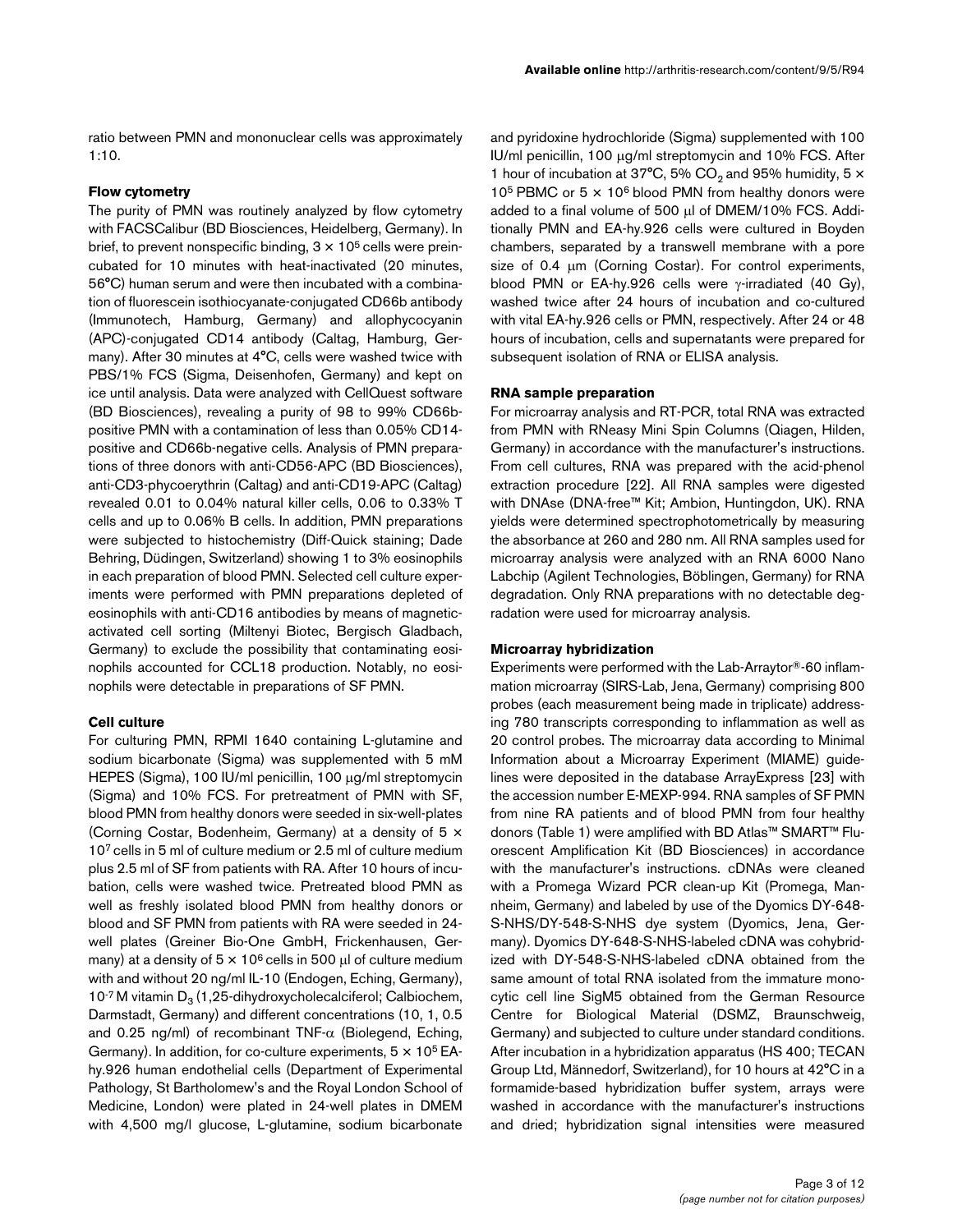immediately with an array scanner (model Gene Pix 4000B; Axon Instruments, Union City, CA, USA).

### **Microarray data preprocessing**

Digital images resulting from post-hybridization array scanning were quantified with GenePix Pro 4.0 software (Axon Instruments). GenePix™ Analysis Software was used for spot detection and quantification and also for spot quality flagging. Significantly regulated genes were determined by using a twosample permutation test. The threshold of significance for multiple comparisons was defined with calculating the corresponding *q* value for each *p* value [24]. For normalization and variance-stabilized transformation of raw signals the method of Huber and colleagues [25] was used, in which the data were transformed by an arcsinh function; for example, a transformed ratio of  $\pm$  0.4 corresponds to approximately 1.5-fold change (almost identical with the natural logarithm). Genes with mean transformed ratios less than -1 and larger than +1 were significantly regulated. Genes were clustered with the Database for Annotation, Visualization and Integrated Discovery (DAVID) software [26].

### **Semiquantitative and quantitative RT-PCR**

Changes in gene expression assessed by microarray analysis were confirmed by semiquantitative and quantitative RT-PCR for selected genes, namely CXCL10, CCL18, CCRL2 and CXCR4. In brief, cDNA was synthesized from 0.5 μg of total RNA by using 0.5 μg of oligo(dT) 16-mer primer (Thermo, Ulm, Germany), 0.5 mM dNTP (Invitrogen, Karlsruhe, Germany) and 1 unit (U) of Omniscript reverse transcriptase (Qiagen) in a final volume of 25 μl at 37°C for 60 minutes and at 93°C for 5 minutes. PCR was performed in a 25 μl reaction mixture containing 2 μl of cDNA sample, 0.625 U of *Taq* polymerase (Qiagen), 0.2 mM dNTPs (Invitrogen) and sense and antisense primers (each at 0.4 μM). Amplification was performed at 95°C for 2 minutes followed by 34 cycles with a denaturing step at 94°C for 1 minute, an annealing step at 55°C for 50 s and an extension step at 72°C for 90 s. A final extension step was performed at 72°C for 7 minutes on a thermocycler (Biozym, Hess. Oldendorf, Germany). Primers for CCRL2 (5'- TGA CAA GTA TGA CGC CCA G-3' and 5'-ACC AGG ATA AGC ACA ACC AG-3'), CCL18 (5'-CTC CTT GTC CTC GTC TGC AC-3' and 5'-TCA GGC ATT CAG CTT CAG GT-3'), CXCR4 [27], CXCL10 [28] and β-actin [29] were purchased from MWG Biotech (Ebersberg, Germany). PCR samples were separated on 2% agarose gels (Roth), revealed by ethidium bromide staining (Merck, Darmstadt, Germany) and photographed on an ImageMaster VDS (Amersham Biosciences).

Quantitative PCR was performed in a 20 μl reaction mixture containing 2 μl of cDNA (diluted 1:5 in water), 1 U of Platinum-Taq-Polymerase (Invitrogen), 0.5× SYBR-Green (Roche, Mannheim, Germany), 5% dimethylsulfoxide (Sigma), 0.5 mg/ml bovine serum albumin (New England Biolabs, Frankfurt, Germany), 0.25 mM dNTP (Amersham), 4 mM magnesium chloride (Invitrogen) and sense and antisense primers (each at 0.4 μM). Amplification was performed with a real-time light cycler (Roche) at 95°C, 10 minutes, 20°C/s of preincubation followed by 50 cycles of denaturing at 95°C, 15 s, 20°C/s, annealing at 55°C (CCL18) and 56°C (HPRT), 10 s, 20°C/s and extension at 72°C, 15 s, 20°C/s. The melting curve was performed at 95°C, 0 s, 20°C/s followed by 65°C, 15 s, 20°C/ s and 95°C, 0 s, 0.1°C/s. Cooling was done at 40°C, 30 s, 20°C/s. CCL18 values were normalized with HPRT values and are presented as relative gene expression ratios with the 2-ΔΔCt method [30]. CCL18 primer (5'-GGG GGC TGG TTT CAG AAT A-3' and 5'-CTC CTT GTC CTC GTC TGC AC-3') and HPRT primer (5'-GAC TTT GCT TTC CTT GGT CA-3' and 5'- GGC TTT GTA TTT TGC TTT TCC-3') for quantitative RT-PCR were purchased from MWG Biotech. All primer sequences correspond to sequences for human cDNAs deposited in GenBank.

## **ELISA analysis**

CCL18 and  $TNF-\alpha$  levels in culture supernatants were quantified with human CCL18 and TNF-α ELISA (DuoSet® ELISA Development System; R&D Systems, Wiesbaden-Nordenstadt, Germany) in accordance with the manufacturer's instructions. Substrate reagents A and B were from BD Biosciences. The sensitivity of both assays was 5 pg/ml.

### **Statistical analysis**

All experiments were performed at least three times. The values are expressed as means ± SEM. A Wilcoxon test was used to assess the significance of differences between two conditions. All *p* values are two-tailed, and *p* < 0.05 is considered significant. Statistical analysis was performed with the software package provided by Prism 3.0®.

### **Results**

### **Expression of CCL18 in SF PMN**

RNA preparations were obtained from SF PMN from nine individual patients with RA and from peripheral blood PMN from four healthy donors (Table 1) and subjected to microarray analysis. Results summarized in Figure 1 show a highly upregulated expression of CCL3 and CCL18 mRNAs, a downregulation of CCL21 mRNA (Figure 1a) and an upregulation of CXCL8 and CXCL10 mRNAs (Figure 1b) in SF PMN from each patient in comparison with blood PMN from healthy donors. As revealed by flow cytometry with CD66b antibodies, SF PMN form one representative RA patient prepared for microarray experiments were of 99% purity. Natural killer cells, T cells, B cells and monocytes/macrophages were not detectable (Figure 1c). To validate the microarray data, semiquantitative RT-PCR was performed with the same RNAs as used in the microarray analysis of four randomly selected RA patients (namely nos 1, 2, 7 and 8) and one of the healthy donors (namely no. 2). As shown in Figure 2a, mRNA expression for two selected chemokines, CCL18 and CXCL10, was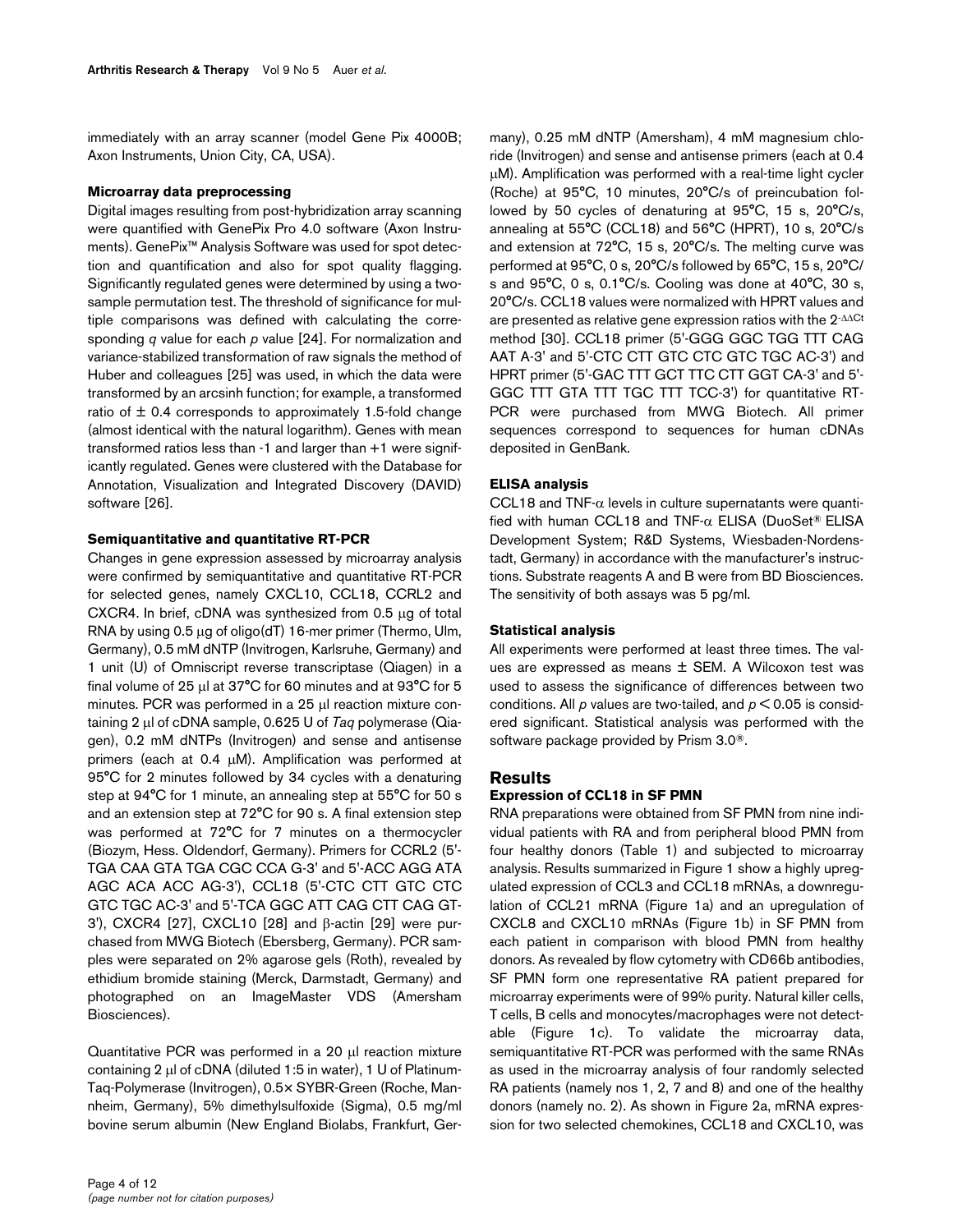

Microarray analysis of chemokine gene expression in synovial fluid polymorphonuclear neutrophils. RNA of SF synovial fluid polymorphonuclear neutrophils (SF PMN) from nine patients with rheumatoid arthritis (RA) was analyzed for the expression of CC chemokines **(a)** and CXC, C and CX3C chemokines **(b)**. Data obtained by Gene Pix™ Analysis Software were normalized, transformed and denoted as *x*-fold regulation versus the expression of blood PMN from healthy donors. Bars represent the median expression between nine RNA samples. Genes with median expression ratios less than -1 or more than +1 were significantly regulated. (c) SF PMN from one representative patient with RA (no. 2) were subjected to flow cytometry with fluorescein isothiocyanate-conjugated anti-CD66b, allophycocyanin (APC)-conjugated anti-CD56, phycoerythrin (PE)-conjugated anti-CD3, anti-CD19-APC and anti-CD14-APC antibodies.

Ίō

10

CD<sub>19-APC</sub>

readily detectable in SF PMN but remained undetectable in peripheral blood PMN from the healthy donor. In addition, quantitative RT-PCR revealed changes in CCL18 expression in SF PMN from RA patients  $(n = 9;$  Figure 2b) similar to those observed with microarray analysis. These data indicate that the microarray analysis reflects a true transcriptional profile of chemokines in SF PMN. Differences observed in CCL18 mRNA expression levels in SF PMN between individual RA patients did not relate to the actual therapeutic treatment (*p* = 0.2612, none versus conventional therapy;  $p = 0.3798$ , none versus anti-TNF therapy) as determined by quantitative RT-

eq.

CD3-PE

믄

Ŧo

CD56-APC

PCR (data not shown). Notably, no significant levels of CCL18 mRNA were detectable in blood PMN form RA patients ( $n =$ 9; Figure 2b), suggesting that CCL18 gene expression in SF PMN occurs as a result of the recruitment of PMN into the inflammatory milieu of the joint.

## **Differential expression of chemokine receptors in SF PMN**

To estimate changes in the responsiveness of SF PMN to chemokine ligands, expression levels of chemokine receptor mRNAs were determined by microarray analysis as described

 $10<sup>2</sup>$ 

CD14-APC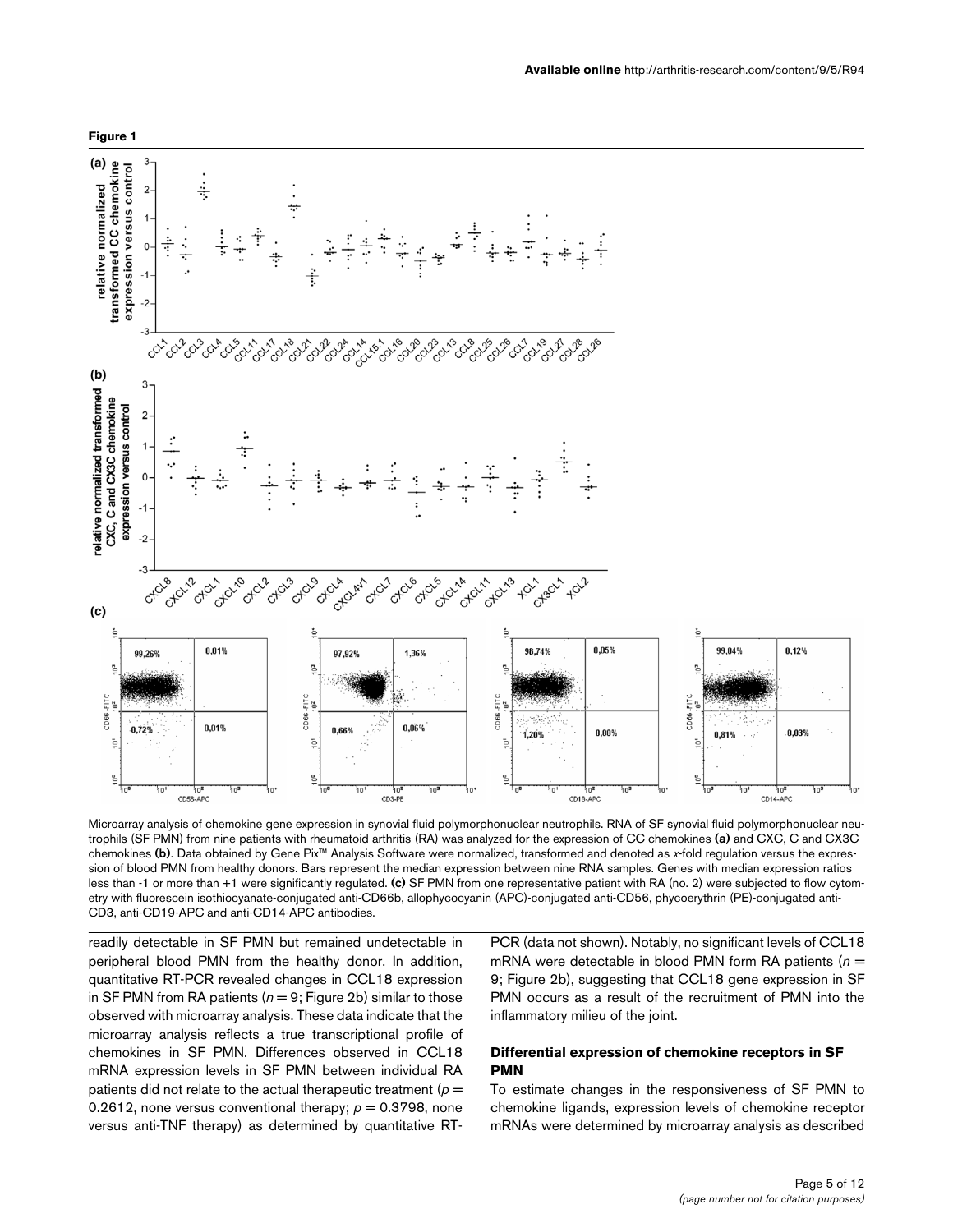**Figure 2**



Semiquantitative and quantitative RT-PCR analysis of CCL18 mRNA in polymorphonuclear neutrophils. **(a)** Total RNA from synovial fluid polymorphonuclear neutrophils (SF PMN) of rheumatoid arthritis (RA) patients nos 1, 2, 7 and 8 and from blood PMN from healthy donor no. 2 was amplified by semiquantitative RT-PCR with primers for CCL18, CXCL10 and actin and subjected to agarose gel electrophoresis. PCR was repeated twice. **(b)** Total RNA from blood and SF PMN from patients with RA ( $n = 9$ ) and from blood PMN from healthy donors ( $n =$ 4) were subjected to quantitative RT-PCR with primers for CCL18 and HPRT. CCL18 transcript levels are presented as relative expression ratios. Bars represent median expression between RNA samples.

above. Results in Figure [3a](#page-6-0) show an upregulation of CXCR4, CCRL2 and CCR5 in SF PMN from patients with RA in comparison with blood PMN from healthy donors. For many other receptors, particularly the neutrophil receptors CXCR1 and CXCR2, mRNA levels were downregulated. When RNA from SF PMN obtained from RA patient nos 1, 2, 7 and 8 and healthy donor no. 2 was used, semiquantitative RT-PCR (Figure [3](#page-6-0)b) revealed an upregulation of two selected chemokine receptors, CCRL2 and CXCR4, in SF PMN, thereby confirming the results of the microarray analysis. These data therefore indicate that chemokine responsiveness of SF PMN is regulated, at least in part, through the differential regulation of chemokine receptor expression.

#### **Induction of CCL18 protein synthesis in SF PMN**

To determine whether SF PMN might contribute to CCL18 protein levels in inflamed joints, supernatants of cultured SF PMN from patients with RA were subjected to ELISA analysis. The results (Figure [4](#page-7-0)a) showed no spontaneous release of CCL18 by SF PMN. However, CCL18 could be induced by stimulation of SF PMN with IL-10; indeed, IL-10 in combination with vitamin  $D_3$  even enhanced CCL18 release. In contrast, SF PMN from patients with RA did not release CCL18 in response to TNF-α. In addition, the effect of IL-10 in combination with TNF- $\alpha$  was not significantly different from that of IL-10 alone, suggesting that TNF- $\alpha$  may not be involved in CCL18 protein synthesis. Because IL-10 is frequently found in SF from patients with RA [31], PMN recruited into joints are likely to contribute to the local production of CCL18. Furthermore, because SF PMN from patients with RA were shown to express CCL18 mRNA in the absence of detectable CCL18 protein, it is evident from these data that the synthesis of CCL18 protein requires a secondary signal.

### **TNF-**α **induces CCL18 mRNA in the absence of CCL18 protein in blood PMN**

To identify regulatory mechanisms involved in CCL18 expression, a putative role of TNF- $\alpha$  as a sensitizing agent was investigated in cultures of blood PMN from healthy donors. The results shown in Figure [4b](#page-7-0) confirmed TNF- $\alpha$  as a potent inducer of CCL18 mRNA expression. However, ELISA analysis of CCL18 levels in supernatants of the same cell cultures revealed no detectable CCL18 protein after 24 or 48 hours of incubation (data not shown), indicating that  $TNF-\alpha$  induced CCL18 mRNA expression in the absence of protein synthesis. Interestingly, as shown in Figure [4](#page-7-0)a, neither blood PMN from healthy donors nor blood PMN from patients with RA released significant amounts of CCL18 in response to IL-10 alone or to a combination of IL-10 and TNF-α, suggesting that TNF- $α$ alone may not be sufficient to prime PMN for CCL18 synthesis. This conclusion is supported by data showing that CCL18 production could be induced by stimulating PMN with IL-10 and vitamin  $D_3$  in the absence of exogenous TNF- $\alpha$  (Figure [4](#page-7-0)a). To investigate whether the difference between SF PMN and blood PMN in their responsiveness to IL-10 was due to soluble factors present in SF, blood PMN from healthy donors were pretreated with SF from patients with RA and subsequently stimulated with IL-10 alone or in combination with vitamin  $D_3$ . The results in Figure [4](#page-7-0)c show that preincubation with SF supported induction by IL-10 alone. Incubation with both IL-10 and vitamin  $D_3$  produced the release of even more CCL18 by PMN preincubated with SF.

### **Endothelial cells induce CCL18 protein in PMN**

To determine whether extravasation might have a role in the induction of CCL18 release, PMN and PBMC from healthy donors were co-cultured with the endothelial cell line EAhy.926. Results in Figure [5](#page-8-0)a revealed high levels of CCL18 in culture supernatants of PMN or PBMC co-cultured with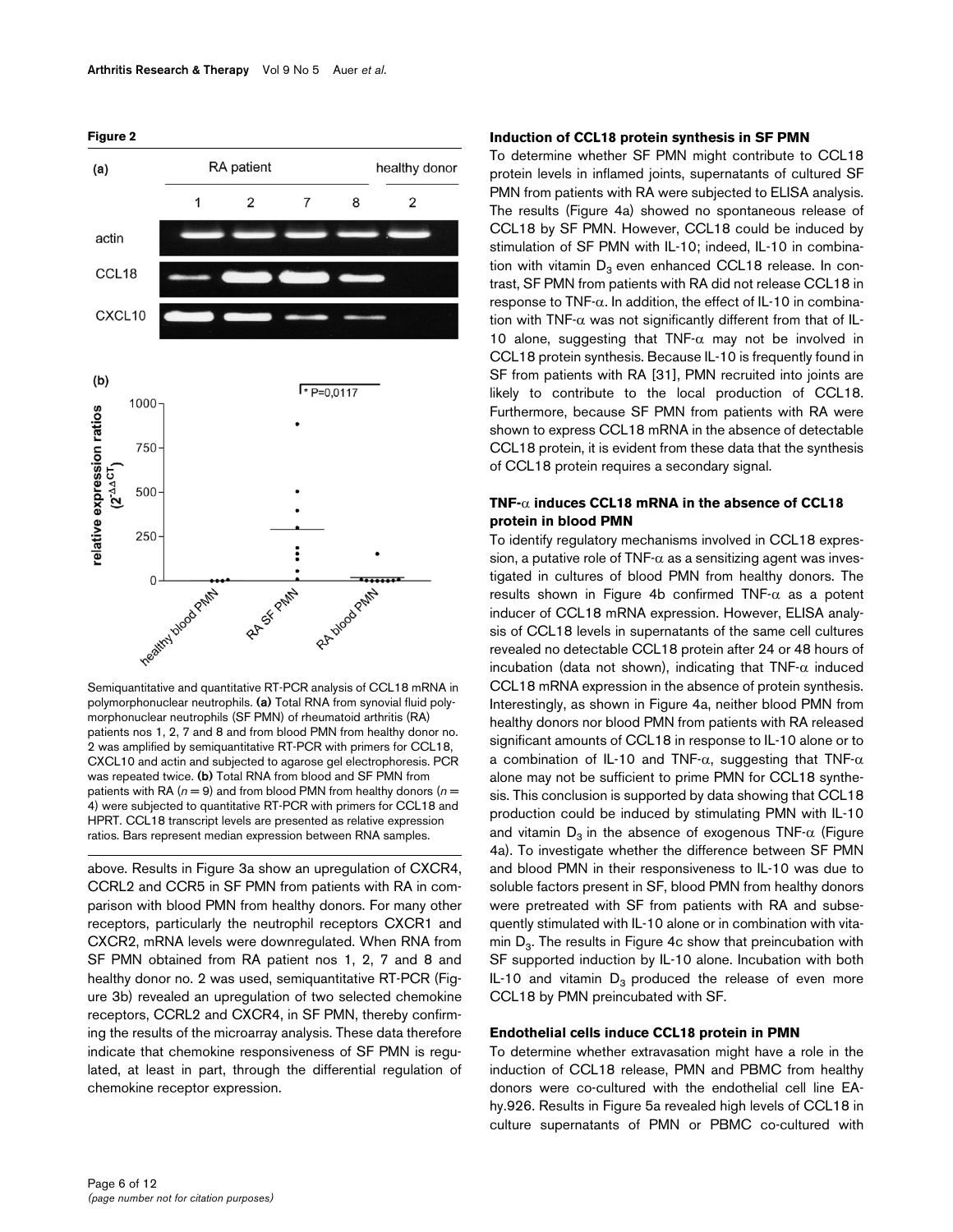

<span id="page-6-0"></span>

Microarray analysis of chemokine receptor gene expression in synovial fluid polymorphonuclear neutrophils. (a) RNA of synovial fluid polymorphonuclear neutrophils (SF PMN) from nine patients with rheumatoid arthritis (RA) was analyzed for chemokine receptor expression. Data obtained by Gene Pix<sup>™</sup> Analysis Software were normalized, transformed and denoted as x-fold regulation versus expression of blood PMN from healthy donors. Bars represent median expression between nine RNA samples. Genes with median expression ratios less than -1 or more than +1 were significantly regulated. **(b)** Total RNA from SF PMN from RA patients nos 1, 2, 7 and 8 and from blood PMN from healthy donor no. 2 was amplified by semiquantitative RT-PCR with primers for CCRL2, CXCR4 and actin and subjected to agarose gel electrophoresis. PCR was repeated twice.

endothelial cells, whereas no release of CCL18 was observed when PMN and EA-hy.926 cells were incubated separately from each other in Boyden chambers. Similar levels of CCL18 were released into supernatant of RA blood or SF PMN co-cultured with endothelial cells (data not shown). The data therefore indicate that cell–cell contact is crucial for the induction of CCL18. Release of CCL18 was induced by endogenous TNF- $\alpha$ , as revealed by blocking experiments with excess anti-TNF- $\alpha$  antibodies (Figure [5b](#page-8-0)). In controls, stimulation of EAhy.926 cells with TNF- $\alpha$  was found to induce neither the release of CCL18 (Figure [5](#page-8-0)b) nor the expression of CCL18 mRNA (Figure [5c](#page-8-0)), suggesting that CCL18 derives from PMN. To determine the origin of TNF- $\alpha$  in co-cultures, either PMN or EA-hy.926 cells were pretreated with γ-radiation and then incubated with the viable cellular counterpart. As shown in Figure [5](#page-8-0)d, irradiation of PMN on their own abolished the production of TNF- $\alpha$  in co-culture with EA-hy.926 cells, indicating that PMN are the predominant source of  $TNF-\alpha$  in co-cultures. The

results therefore suggest that cell contact with endothelial cells induces  $TNF-\alpha$  in PMN, which in turn induces CCL18 production by PMN in an autocrine manner.

#### **Discussion**

This study describes PMN, and particularly SF PMN from patients with RA, as a novel cellular source of the chemokine CCL18. As judged by the immunostaining of SF PMN with anti-CD66b, nongranulocytic cells constituted less than 1% of the PMN preparations. Flow cytometry confirmed the low frequency (0.05%) of CD14-positive monoctyes/macrophages in isolated PMN populations, suggesting that contaminating cells are unlikely to have a significant role in the chemokine profile determined by microarray analysis. In addition, data are presented to show that the production of CCL18 by PMN is differentially regulated at the levels of mRNA expression and protein synthesis. CCL18 was originally described to be constitutively expressed in lung and lymphoid tissue [32]. At the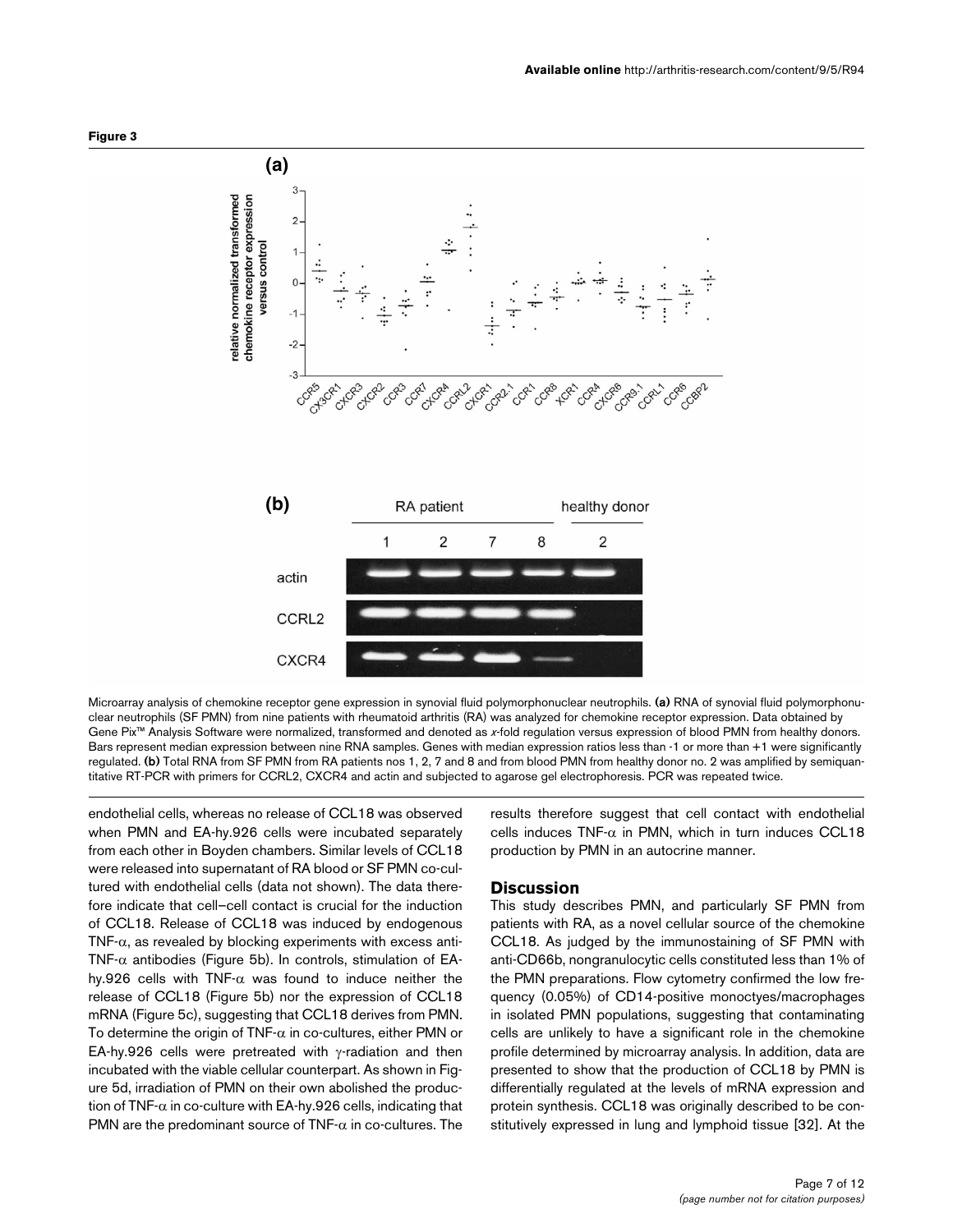<span id="page-7-0"></span>

Induction of CCL18 mRNA and protein in synovial fluid and blood polymorphonuclear neutrophils. (a) Synovial fluid polymorphonuclear neutrophils (SF PMN) of patients with rheumatoid arthritis (RA) and blood PMN from healthy donors and patients with RA were incubated with 20 ng/ml IL-10, 10<sup>-7</sup> M vitamin D<sub>3</sub> and 10 ng/ml TNF-α for 48 hours. Levels of CCL18 in the supernatant were determined by ELISA. Data represent the geometric mean ± SEM for three independent experiments performed in duplicate. **(b)** PMN from healthy donors were incubated for 24 hours with various amounts of recombinant TNF-α. Total RNA was amplified by semiquantitative RT-PCR with primers for CCL18 and actin and subjected to agarose gel electrophoresis. This result is representative of three independent experiments with PMN from three different donors. **(c)** Blood PMN from healthy donors were incubated in the presence or absence of SF from patients with RA for 10 hours, then washed twice and incubated for a further 48 hours with 20 ng/ml IL-10 and 10<sup>-7</sup> M vitamin D<sub>3</sub>. Data represent the geometric mean  $\pm$  SEM for three independent experiments performed in duplicate.

cellular level CCL18 production seems to be restricted to dendritric cells and monocytes/macrophages [18,19]. T helper cell type 2-related cytokines, including IL-4, IL-10 and IL-13, were found to induce or enhance CCL18 expression, whereas the T helper type 1-derived interferon-γ suppressed CCL18 mRNA expression [17]. There is also evidence for a superantigen-induced CCL18 production by PBMC [19].

It is shown here that CCL18 mRNA expression is induced in PMN by TNF- $\alpha$  in the absence of detectable amounts of CCL18 protein, suggesting that  $TNF-\alpha$  provides an early signal for CCL18 transcription. Consistent with these cell culture observations, steady-state levels of CCL18 mRNA were readily found in SF PMN from patients with RA in the absence of detectable cell-associated CCL18. Its synthesis, however, was inducible on incubation of SF PMN with IL-10. Previous studies showed that  $TNF-\alpha$  is able to prime PMN for subsequent downstream events [33]. Hence it is reasonable to conclude that CCL18 production by PMN requires two independent signals, one for mRNA expression, provided by TNF- $\alpha$ , and the other for protein synthesis, mediated by IL-10; these two cytokines are readily available in SF [31]. In DC cultures, differential regulation of CCL18 mRNA and protein expression has been attributed to changes in maturation [34,35]. It is unclear whether additional maturation also accounts for the differential regulation of CCL18 in PMN, because this cell type is considered to be terminally differentiated. However, Iking-Konert and colleagues [36] suggested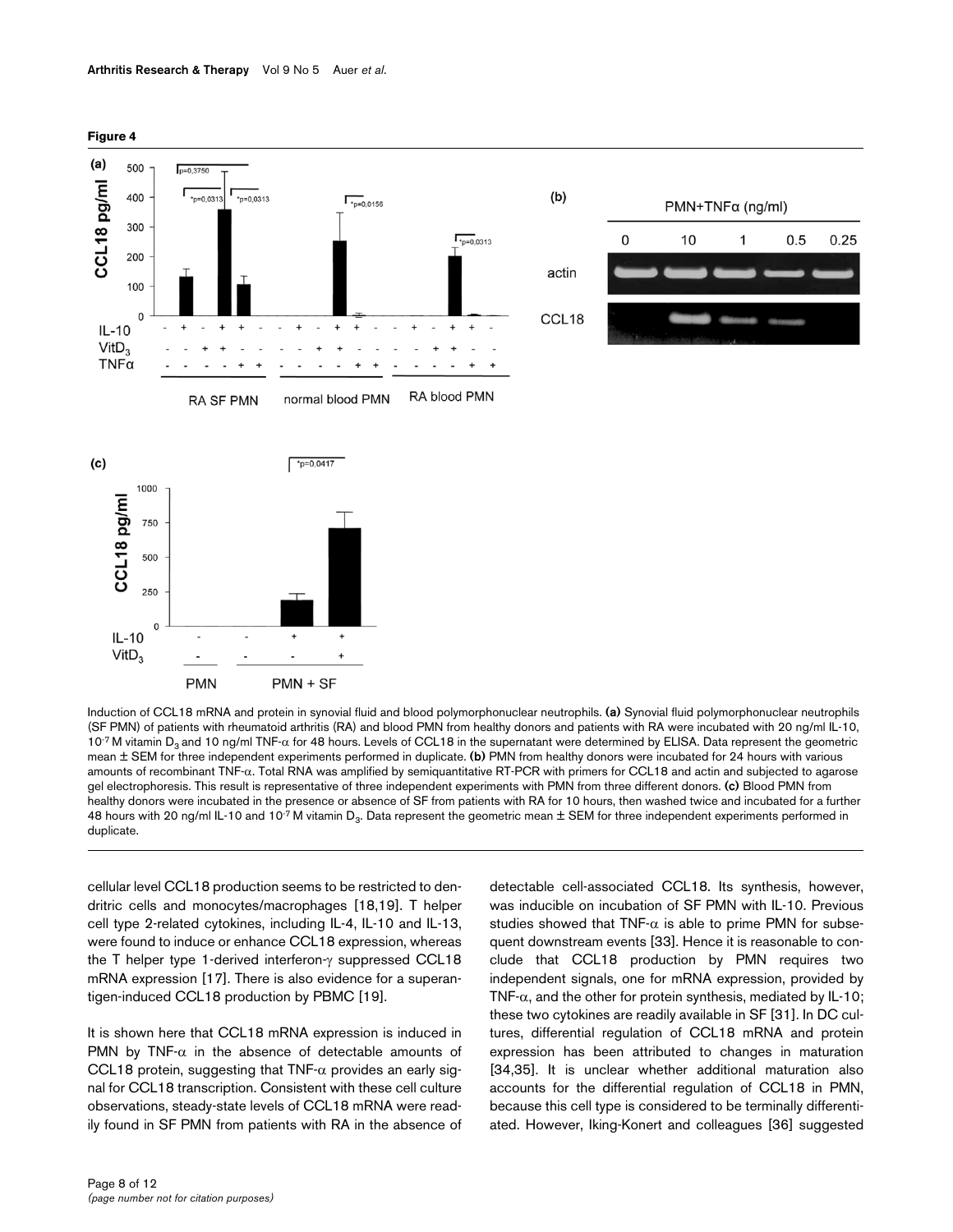<span id="page-8-0"></span>

#### CCL18 induction of polymorphonuclear neutrophils co-cultured with endothelial cells requires cell–cell contact and TNF-α. **(a)** CCL18 levels were measured by ELISA in culture supernatants of  $5 \times 10^5$  peripheral blood mononuclear cells,  $5 \times 10^6$  polymorphonuclear neutrophils (PMN) or  $5 \times$ 105 EA-hy.926 cells alone or after co-culture with EA-hy.926 cells after incubation for 48 hours. Direct cell–cell contact of PMN and EA-hy.926 cells was prevented by Boyden chambers (bc) as indicated. Data represent the geometric mean ± SEM of CCL18 measured in four independent experiments performed in duplicate. **(b)** CCL18 levels were measured in culture supernatants of PMN and EA-hy.926 cells alone or after co-culture of both cell types after incubation for 48 hours. Cultures were supplemented with anti-TNF-α antibodies (infliximab; 50 μg/ml) or 10 ng/ml TNF-α as indicated. Data represent the geometric mean ± SEM of three independent experiments performed in duplicate. **(c)** RNA was prepared from PMN and EA-hy.926 cells alone or after co-culture of both cell types after incubation for 24 hours. Cultures were supplemented with TNF- $\alpha$  (10 ng/ml) as indicated. RNA samples were amplified by semiquantitative RT-PCR with primers for CCL18 and actin and subjected to gel electrophoresis. This result is representative of three independent experiments with PMN from three different donors. **(d)** TNF-α levels were measured by ELISA in culture supernatants of PMN and EA-hy.926 cells alone and in co-cultures of PMN and EA-hy.926 cells before or after γ-irradiation (40 Gy) of one of these cell types. The irradiated cell type is marked with an asterisk. Data represent the geometric mean ± SEM for three independent experiments performed in duplicate.

that SF PMN can further differentiate into a dendritic-like phenotype. Another speculative explanation for the regulation of CCL18 synthesis in PMN might involve microRNAs [37].

Because TNF- $\alpha$ -dependent production of CCL18 by PMN was inducible by means of cell–cell contact with endothelial cells, IL-10 may not be the only inducer for CCL18 synthesis. It has previously been shown that recognition of β2-integrin/ ICAM-1 on fibroblast-like synoviocytes induced MIP-1 $\alpha$ 

expression in SF PMN [38]. Whether a similar ICAM-1-related mechanism accounts for the endothelial cell-mediated induction of CCL18 in PMN is unknown.

IL-10 alone was unable to induce CCL18 in blood PMN, and its release was not enhanced by stimulating PMN with IL-10 in combination with TNF-α. The apparent difference in IL-10 responsiveness between SF PMN and blood PMN from patients with RA may result from different expression patterns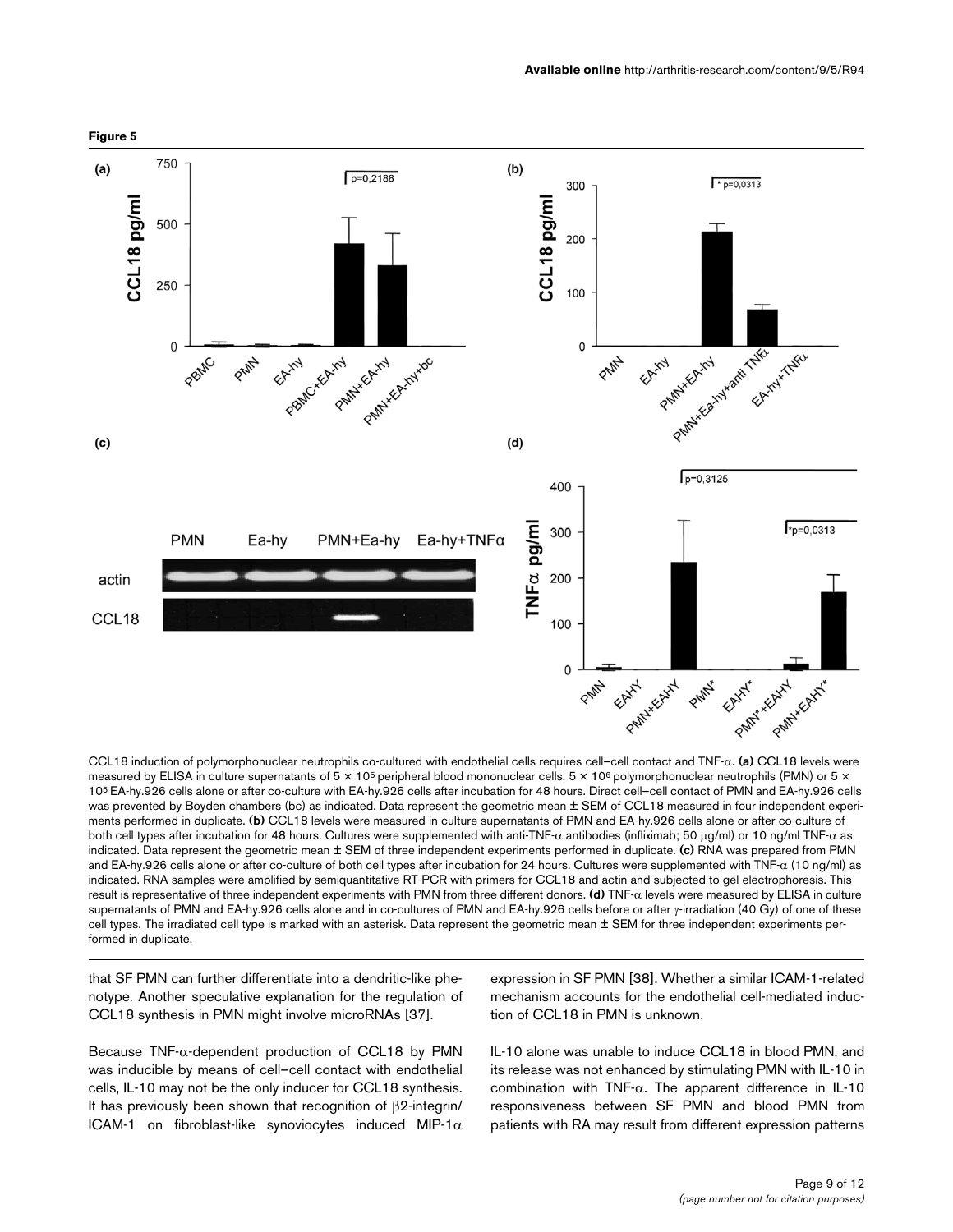of the IL-10 receptors (IL-10R). It was shown that circulating PMN express high levels of the IL-10R2 and low levels of IL-10R1 [39]. Increasing IL-10R1 by stimulation with lipopolysaccharide coincided with an increased responsiveness of PMN to IL-10. The increased responsiveness in SF PMN may be induced by soluble factors present in SF, because preincubation of blood PMN with SF supported the induction of CCL18 by IL-10 alone. In this context, CCL18 production was synergistically enhanced when PMN were stimulated with IL-10 in combination with vitamin  $D_3$ . These findings suggest that the high CCL18 levels in SF from RA patients [19] may be induced synergistically, as previously shown for monocytes cultured with IL-10 and SF from patients with RA [35]. The unidentified stimulating activity in SF [35] may be attributed to vitamin  $D_3$ , because SF macrophages were shown to be able to produce vitamin  $D_3$  in cell culture experiments [40]. As IL-10 and vitamin  $D_3$  are known to have anti-inflammatory properties [41,42], the release of CCL18 induced by these mediators might contribute to a suppression of joint inflammation.

CCL18 has already been recognized in tissues and joints of patients with RA. In particular, high levels of CCL18 were measured in SF, and immunostaining of tissue sections revealed CCL18 production in perivascular regions of the synovia in CD68-positive monocytes/macrophages [19]. Furthermore, CCL18 mRNA and protein were found in DCs, generated *in vitro* from monocytes of RA patients [43], implying that high levels of CCL18 in SF originate from macrophages as well as DCs. The contribution of PMN to the accumulation of CCL18 in SF is difficult to judge because the cells have a low production rate for cellular mediators. However, because PMN are the majority of cells recruited into SF, the large number of PMN may compensate for their low production rate at the cellular level [44]. PMN may therefore be considered a cellular source of CCL18, contributing at least partly to the levels of CCL18 found in diseased joints.

Microarray analysis was performed to compare CCL18 mRNA expression in SF PMN from patients with RA with expression levels of other chemokines. The results show a characteristic profile of highly regulated chemokine mRNAs that form a group of four upregulated chemokines, namely CCL18, CCL3, CXCL8 and CXCL10, and one downregulated chemokine, namely CCL21. It is therefore unlikely that SF PMN favor the formation of ectopic germinal centers, in which increased levels of CCL21 were detected [45]. In contrast with the transcriptional program of terminal granulocytic differentiation [46], chemokines in SF PMN from patients with RA were not upregulated in parallel with their receptors. With the exception of CXCR4, CCRL2 and CCR5 mRNAs, most chemokine receptors were downregulated in SF PMN, supporting the notion of a differential modulation of chemokine receptors and their ligands during chronic inflammation. These findings suggest that SF PMN from patients with RA develop into a stage of unresponsiveness through the downregulation of chemokine receptors. Possible mechanisms accounting for the suppression of chemokine responsiveness may include ligandinduced receptor internalization and TNF-α-mediated proteolytic degradation of chemokine receptors [47]. However, it is also possible that some of the SF PMN with low levels of CXCR1, for example, develop into the recently described long-lived PMN with the capability of migrating across the endothelium in a retrograde direction [48]. In contrast, large numbers of CCR5 molecules on PMN have been attributed to a sequestration of chemokines, which may help to resolve the local inflammation [49]. Upregulation of CCR5 mRNA in SF PMN may therefore contribute to a regulation of the local chemokine response in diseased joints. The role of CCRL2 on SF PMN remains obscure, because no ligand has yet been identified [50].

Microarray analysis of blood PMN from patients with X-linked chronic granulomatous disease revealed increased mRNA levels for only two chemokines, namely CXCL8 and CXCL1 [51]. When compared with the chemokine expression profile in SF PMN from patients with RA, the data indicate a disease-specific expression of chemokines in PMN. This conclusion is supported, at least in part, by the results of Sukumaran and colleagues [52], who reported the upregulated expression of chemokine genes encoding CXCL1, CXCL2, CXCL3, CXCL8, CCL3, CCL4 and CCL20 after infection of PMN with *Anaplasma phagocytophilum*. However, no mRNA expression was observed for CCL18 and CXCL10 in PMN infected with *A. phagocytophilum*.

## **Conclusion**

This is the first study showing that SF PMN from patients with RA is a cellular source of CCL18. Its production by PMN seems to be tightly regulated at the levels of mRNA expression and protein synthesis. SF PMN from patients with RA exhibit a characteristic chemokine expression pattern resembling the upregulation of CCL3, CCL18, CXCL8 and CXCL10 mRNAs and the downregulation of CCL21 mRNA. Blockade of CCL18 expression by anti-TNF- $\alpha$  antibodies identifies CCL18 as an additional target for anti-TNF- $\alpha$  therapy in patients with RA.

## **Competing interests**

The authors declare that they have no competing interests.

# **Authors' contributions**

JA performed research and supported the paperwork including figures and text. MB performed the microarray analysis. HS-K and TN, as physicians at the local hospital, prepared the samples from patients with RA. SR supervised the microarray analysis. MR and JRK provided advice on experimental design. HUB supervised the experimental work and wrote the paper. All authors read and approved the final manuscript.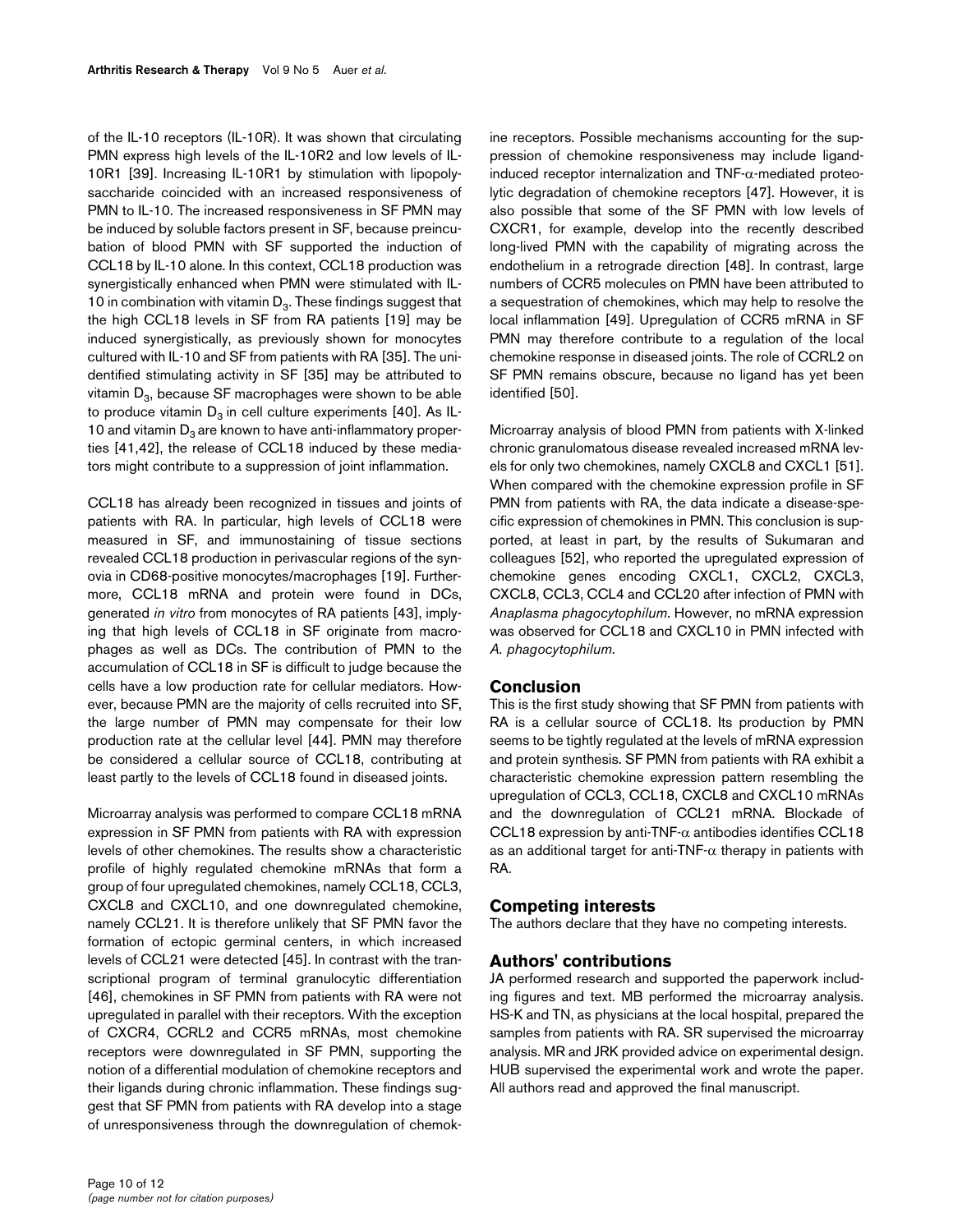## **Acknowledgements**

We thank Eva Möller for the statistical analysis of microarray data, Hanns-Martin Lorenz for providing monoclonal anti-TNF- $\alpha$  antibody (infliximab), and Jasmin Baumgartl and Claudia Feulner for expert technical assistance. The work was supported by the Interdisciplinary Centre for Clinical Research (IZKF) at the University Hospital of the University of Erlangen-Nuremberg (grant number A17) and the Doktor-Robert-Pfleger-Stiftung, Bamberg.

### **References**

- 1. Witko-Sarsat V, Rieu P, Descamps-Latscha B, Lesavre P, Halbwachs-Mecarelli L: **[Neutrophils: molecules, functions and](http://www.ncbi.nlm.nih.gov/entrez/query.fcgi?cmd=Retrieve&db=PubMed&dopt=Abstract&list_uids=10830774) [pathophysiological aspects.](http://www.ncbi.nlm.nih.gov/entrez/query.fcgi?cmd=Retrieve&db=PubMed&dopt=Abstract&list_uids=10830774)** *Lab Invest* 2000, **80:**617-653.
- 2. Kobayashi SD, Voyich JM, Burlak C, DeLeo FR: **[Neutrophils in the](http://www.ncbi.nlm.nih.gov/entrez/query.fcgi?cmd=Retrieve&db=PubMed&dopt=Abstract&list_uids=16407783) [innate immune response.](http://www.ncbi.nlm.nih.gov/entrez/query.fcgi?cmd=Retrieve&db=PubMed&dopt=Abstract&list_uids=16407783)** *Arch Immunol Ther Exp (Warsz)* 2005, **53:**505-517.
- 3. Pillinger MH, Abramson SB: **[The neutrophil in rheumatoid](http://www.ncbi.nlm.nih.gov/entrez/query.fcgi?cmd=Retrieve&db=PubMed&dopt=Abstract&list_uids=8619095) [arthritis.](http://www.ncbi.nlm.nih.gov/entrez/query.fcgi?cmd=Retrieve&db=PubMed&dopt=Abstract&list_uids=8619095)** *Rheum Dis Clin North Am* 1995, **21:**691-714.
- 4. Arnott ID, Drummond HE, Ghosh S: **[Gut luminal neutrophil](http://www.ncbi.nlm.nih.gov/entrez/query.fcgi?cmd=Retrieve&db=PubMed&dopt=Abstract&list_uids=11293442) [migration is influenced by the anatomical site of Crohn's](http://www.ncbi.nlm.nih.gov/entrez/query.fcgi?cmd=Retrieve&db=PubMed&dopt=Abstract&list_uids=11293442) [disease.](http://www.ncbi.nlm.nih.gov/entrez/query.fcgi?cmd=Retrieve&db=PubMed&dopt=Abstract&list_uids=11293442)** *Eur J Gastroenterol Hepatol* 2001, **13:**239-243.
- 5. Hachicha M, Naccache PH, McColl SR: **[Inflammatory microcrys](http://www.ncbi.nlm.nih.gov/entrez/query.fcgi?cmd=Retrieve&db=PubMed&dopt=Abstract&list_uids=7500047)[tals differentially regulate the secretion of macrophage inflam](http://www.ncbi.nlm.nih.gov/entrez/query.fcgi?cmd=Retrieve&db=PubMed&dopt=Abstract&list_uids=7500047)matory protein 1 and interleukin 8 by human neutrophils: a possible mechanism of neutrophil recruitment to sites of [inflammation in synovitis.](http://www.ncbi.nlm.nih.gov/entrez/query.fcgi?cmd=Retrieve&db=PubMed&dopt=Abstract&list_uids=7500047)** *J Exp Med* 1995, **182:**2019-2025.
- 6. Norberg B, Bjelle A, Eriksson S: **Joint fluid leukocytosis of patients with rheumatoid arthritis evidence for neutrophil and** monocyte chemotaxis *in vivo*[.](http://www.ncbi.nlm.nih.gov/entrez/query.fcgi?cmd=Retrieve&db=PubMed&dopt=Abstract&list_uids=6678697) **2:**237-242.
- 7. Chatham WW, Swaim R, Frohsin H Jr, Heck LW, Miller EJ, Blackburn WD Jr: **[Degradation of human articular cartilage by neu](http://www.ncbi.nlm.nih.gov/entrez/query.fcgi?cmd=Retrieve&db=PubMed&dopt=Abstract&list_uids=8424836)[trophils in synovial fluid.](http://www.ncbi.nlm.nih.gov/entrez/query.fcgi?cmd=Retrieve&db=PubMed&dopt=Abstract&list_uids=8424836)** *Arthritis Rheum* 1993, **36:**51-58.
- 8. Mohr W, Westerhellweg H, Wessinghage D: **[Polymorphonuclear](http://www.ncbi.nlm.nih.gov/entrez/query.fcgi?cmd=Retrieve&db=PubMed&dopt=Abstract&list_uids=7259331) [granulocytes in rheumatic tissue destruction. III. an electron](http://www.ncbi.nlm.nih.gov/entrez/query.fcgi?cmd=Retrieve&db=PubMed&dopt=Abstract&list_uids=7259331) microscopic study of PMNs at the pannus–cartilage junction in [rheumatoid arthritis.](http://www.ncbi.nlm.nih.gov/entrez/query.fcgi?cmd=Retrieve&db=PubMed&dopt=Abstract&list_uids=7259331)** *Ann Rheum Dis* 1981, **40:**396-399.
- 9. Kasama T, Kobayashi K, Yajima N, Shiozawa F, Yoda Y, Takeuchi HT, Mori Y, Negishi M, Ide H, Adachi M: **[Expression of vascular](http://www.ncbi.nlm.nih.gov/entrez/query.fcgi?cmd=Retrieve&db=PubMed&dopt=Abstract&list_uids=10971521) [endothelial growth factor by synovial fluid neutrophils in rheu](http://www.ncbi.nlm.nih.gov/entrez/query.fcgi?cmd=Retrieve&db=PubMed&dopt=Abstract&list_uids=10971521)[matoid arthritis \(RA\).](http://www.ncbi.nlm.nih.gov/entrez/query.fcgi?cmd=Retrieve&db=PubMed&dopt=Abstract&list_uids=10971521)** *Clin Exp Immunol* 2000, **121:**533-538.
- 10. Scapini P, Lapinet-Vera JA, Gasperini S, Calzetti F, Bazzoni F, Cassatella MA: **[The neutrophil as a cellular source of chemokines.](http://www.ncbi.nlm.nih.gov/entrez/query.fcgi?cmd=Retrieve&db=PubMed&dopt=Abstract&list_uids=11138776)** *Immunol Rev* 2000, **177:**195-203.
- 11. Fernandez EJ, Lolis E: **[Structure, function, and inhibition of](http://www.ncbi.nlm.nih.gov/entrez/query.fcgi?cmd=Retrieve&db=PubMed&dopt=Abstract&list_uids=11807180) [chemokines.](http://www.ncbi.nlm.nih.gov/entrez/query.fcgi?cmd=Retrieve&db=PubMed&dopt=Abstract&list_uids=11807180)** *Annu Rev Pharmacol Toxicol* 2002, **42:**469-499.
- Brueckmann M, Nahrup AS, Lang S, Bertsch T, Fukudome K, Liebe V, Kaden JJ, Hoffmann U, Borggrefe M, Huhle G: **[Recombinant](http://www.ncbi.nlm.nih.gov/entrez/query.fcgi?cmd=Retrieve&db=PubMed&dopt=Abstract&list_uids=16681644) [human activated protein C upregulates the release of soluble](http://www.ncbi.nlm.nih.gov/entrez/query.fcgi?cmd=Retrieve&db=PubMed&dopt=Abstract&list_uids=16681644) [fractalkine from human endothelial cells.](http://www.ncbi.nlm.nih.gov/entrez/query.fcgi?cmd=Retrieve&db=PubMed&dopt=Abstract&list_uids=16681644)** *Br J Haematol* 2006, **133:**550-557.
- 13. Issa R, Xie S, Lee KY, Stanbridge RD, Bhavsar P, Sukkar MB, Chung KF: **GRO-**α **regulation in airway smooth muscle by IL-1**β **and TNF-**α**: role of NF-**κ**[B and MAP kinases.](http://www.ncbi.nlm.nih.gov/entrez/query.fcgi?cmd=Retrieve&db=PubMed&dopt=Abstract&list_uids=16617094)** *Am J Physiol Lung Cell Mol Physiol* 2006, **291:**L66-L74.
- 14. Rossi D, Zlotnik A: **[The biology of chemokines and their](http://www.ncbi.nlm.nih.gov/entrez/query.fcgi?cmd=Retrieve&db=PubMed&dopt=Abstract&list_uids=10837058) [receptors.](http://www.ncbi.nlm.nih.gov/entrez/query.fcgi?cmd=Retrieve&db=PubMed&dopt=Abstract&list_uids=10837058)** *Annu Rev Immunol* 2000, **18:**217-242.
- 15. Murdoch C, Finn A: **[Chemokine receptors and their role in](http://www.ncbi.nlm.nih.gov/entrez/query.fcgi?cmd=Retrieve&db=PubMed&dopt=Abstract&list_uids=10807766) [inflammation and infectious diseases.](http://www.ncbi.nlm.nih.gov/entrez/query.fcgi?cmd=Retrieve&db=PubMed&dopt=Abstract&list_uids=10807766)** *Blood* 2000, **95:**3032-3043.
- 16. Bruhl H, Wagner K, Kellner H, Schattenkirchner M, Schlondorff D, Mack M: **[Surface expression of CC- and CXC-chemokine](http://www.ncbi.nlm.nih.gov/entrez/query.fcgi?cmd=Retrieve&db=PubMed&dopt=Abstract&list_uids=11737076) [receptors on leucocyte subsets in inflammatory joint diseases.](http://www.ncbi.nlm.nih.gov/entrez/query.fcgi?cmd=Retrieve&db=PubMed&dopt=Abstract&list_uids=11737076)** *Clin Exp Immunol* 2001, **126:**551-559.
- 17. Schutyser E, Richmond A, Van Damme J: **[Involvement of CC](http://www.ncbi.nlm.nih.gov/entrez/query.fcgi?cmd=Retrieve&db=PubMed&dopt=Abstract&list_uids=15784687) [chemokine ligand 18 \(CCL18\) in normal and pathological](http://www.ncbi.nlm.nih.gov/entrez/query.fcgi?cmd=Retrieve&db=PubMed&dopt=Abstract&list_uids=15784687) [processes.](http://www.ncbi.nlm.nih.gov/entrez/query.fcgi?cmd=Retrieve&db=PubMed&dopt=Abstract&list_uids=15784687)** *J Leukoc Biol* 2005, **78:**14-26.
- 18. Vulcano M, Struyf S, Scapini P, Cassatella M, Bernasconi S, Bonecchi R, Calleri A, Penna G, Adorini L, Luini W, *et al.*: **[Unique](http://www.ncbi.nlm.nih.gov/entrez/query.fcgi?cmd=Retrieve&db=PubMed&dopt=Abstract&list_uids=12646652) [regulation of CCL18 production by maturing dendritic cells.](http://www.ncbi.nlm.nih.gov/entrez/query.fcgi?cmd=Retrieve&db=PubMed&dopt=Abstract&list_uids=12646652)** *J Immunol* 2003, **170:**3843-3849.
- 19. Schutyser E, Struyf S, Wuyts A, Put W, Geboes K, Grillet B, Opdenakker G, Van Damme J: **[Selective induction of CCL18/PARC by](http://www.ncbi.nlm.nih.gov/entrez/query.fcgi?cmd=Retrieve&db=PubMed&dopt=Abstract&list_uids=11745396) [staphylococcal enterotoxins in mononuclear cells and](http://www.ncbi.nlm.nih.gov/entrez/query.fcgi?cmd=Retrieve&db=PubMed&dopt=Abstract&list_uids=11745396)**

**[enhanced levels in septic and rheumatoid arthritis.](http://www.ncbi.nlm.nih.gov/entrez/query.fcgi?cmd=Retrieve&db=PubMed&dopt=Abstract&list_uids=11745396)** *Eur J Immunol* 2001, **31:**3755-3762.

- 20. Radstake TR, van der Voort R, ten Brummelhuis M, de Waal Malefijt M, Looman M, Figdor CG, van den Berg WB, Barrera P, Adema GJ: **Increased expression of CCL18, CCL19, and CCL17 by dendritic cells from patients with rheumatoid arthritis, and regulation by Fc**γ **[receptors.](http://www.ncbi.nlm.nih.gov/entrez/query.fcgi?cmd=Retrieve&db=PubMed&dopt=Abstract&list_uids=15331393)** *Ann Rheum Dis* 2005, **64:**359-367.
- 21. Giudicelli J, Philip PJ, Delque P, Sudaka P: **[A single-step centrif](http://www.ncbi.nlm.nih.gov/entrez/query.fcgi?cmd=Retrieve&db=PubMed&dopt=Abstract&list_uids=6292307)ugation method for separation of granulocytes and mononu[clear cells from blood using discontinuous density gradient of](http://www.ncbi.nlm.nih.gov/entrez/query.fcgi?cmd=Retrieve&db=PubMed&dopt=Abstract&list_uids=6292307) [Percoll.](http://www.ncbi.nlm.nih.gov/entrez/query.fcgi?cmd=Retrieve&db=PubMed&dopt=Abstract&list_uids=6292307)** *J Immunol Methods* 1982, **54:**43-46.
- 22. Chomczynski P, Sacchi N: **[Single-step method of RNA isolation](http://www.ncbi.nlm.nih.gov/entrez/query.fcgi?cmd=Retrieve&db=PubMed&dopt=Abstract&list_uids=2440339) [by acid guanidinium thiocyanate-phenol-chloroform](http://www.ncbi.nlm.nih.gov/entrez/query.fcgi?cmd=Retrieve&db=PubMed&dopt=Abstract&list_uids=2440339) [extraction.](http://www.ncbi.nlm.nih.gov/entrez/query.fcgi?cmd=Retrieve&db=PubMed&dopt=Abstract&list_uids=2440339)** *Anal Biochem* 1987, **162:**156-159.
- 23. **ArrayExpress home** [<http://www.ebi.ac.uk/arrayexpress>]
- Storey JD, Tibshirani R: [Statistical significance for genomewide](http://www.ncbi.nlm.nih.gov/entrez/query.fcgi?cmd=Retrieve&db=PubMed&dopt=Abstract&list_uids=12883005) **[studies.](http://www.ncbi.nlm.nih.gov/entrez/query.fcgi?cmd=Retrieve&db=PubMed&dopt=Abstract&list_uids=12883005)** *Proc Natl Acad Sci USA* 2003, **100:**9440-9445.
- 25. Huber W, von Heydebreck A, Sueltmann H, Poustka A, Vingron M: **[Parameter estimation for the calibration and variance stabili](http://www.ncbi.nlm.nih.gov/entrez/query.fcgi?cmd=Retrieve&db=PubMed&dopt=Abstract&list_uids=16646781)[zation of microarray data.](http://www.ncbi.nlm.nih.gov/entrez/query.fcgi?cmd=Retrieve&db=PubMed&dopt=Abstract&list_uids=16646781)** *Stat Appl Genet Mol Biol* 2003, **2:**Article3.
- 26. **Database for Annotation, Visualization and Integrated Discovery (DAVID)** [[http://david.abcc.ncifcrf.gov\]](http://david.abcc.ncifcrf.gov)
- 27. Jinquan T, Quan S, Jacobi HH, Madsen HO, Glue C, Skov PS, Malling HJ, Poulsen LK: **CXC chemokine receptor 4 expression and stromal cell-derived factor-1**α**[-induced chemotaxis in](http://www.ncbi.nlm.nih.gov/entrez/query.fcgi?cmd=Retrieve&db=PubMed&dopt=Abstract&list_uids=10712670) [CD4+ T lymphocytes are regulated by interleukin-4 and](http://www.ncbi.nlm.nih.gov/entrez/query.fcgi?cmd=Retrieve&db=PubMed&dopt=Abstract&list_uids=10712670) [interleukin-10.](http://www.ncbi.nlm.nih.gov/entrez/query.fcgi?cmd=Retrieve&db=PubMed&dopt=Abstract&list_uids=10712670)** *Immunology* 2000, **99:**402-410.
- 28. Croitoru-Lamoury J, Guillemin GJ, Boussin FD, Mognetti B, Gigout LI, Cheret A, Vaslin B, Le Grand R, Brew BJ, Dormont D: **Expression of chemokines and their receptors in human and simian astrocytes: evidence for a central role of TNF**α **and IFN**γ **[in](http://www.ncbi.nlm.nih.gov/entrez/query.fcgi?cmd=Retrieve&db=PubMed&dopt=Abstract&list_uids=12555203) [CXCR4 and CCR5 modulation.](http://www.ncbi.nlm.nih.gov/entrez/query.fcgi?cmd=Retrieve&db=PubMed&dopt=Abstract&list_uids=12555203)** *Glia* 2003, **41:**354-370.
- 29. Harris SG, Smith RS, Phipps RP: **15-deoxy-**Δ**[12,14-PGJ2](http://www.ncbi.nlm.nih.gov/entrez/query.fcgi?cmd=Retrieve&db=PubMed&dopt=Abstract&list_uids=11801678) [induces IL-8 production in human T cells by a mitogen-acti](http://www.ncbi.nlm.nih.gov/entrez/query.fcgi?cmd=Retrieve&db=PubMed&dopt=Abstract&list_uids=11801678)**[vated protein kinase pathway.](http://www.ncbi.nlm.nih.gov/entrez/query.fcgi?cmd=Retrieve&db=PubMed&dopt=Abstract&list_uids=11801678) **168:**1372-1379.
- 30. Livak KJ, Schmittgen TD: **Analysis of relative gene expression data using real-time quantitative PCR and the 2-**ΔΔ**Ct [method.](http://www.ncbi.nlm.nih.gov/entrez/query.fcgi?cmd=Retrieve&db=PubMed&dopt=Abstract&list_uids=11846609)** *Methods* 2001, **25:**402-408.
- 31. Lettesjo H, Nordstrom E, Strom H, Nilsson B, Glinghammar B, Dahlstedt L, Moller E: **[Synovial fluid cytokines in patients with](http://www.ncbi.nlm.nih.gov/entrez/query.fcgi?cmd=Retrieve&db=PubMed&dopt=Abstract&list_uids=9743215) [rheumatoid arthritis or other arthritic lesions.](http://www.ncbi.nlm.nih.gov/entrez/query.fcgi?cmd=Retrieve&db=PubMed&dopt=Abstract&list_uids=9743215)** *Scand J Immunol* 1998, **48:**286-292.
- 32. Hieshima K, Imai T, Baba M, Shoudai K, Ishizuka K, Nakagawa T, Tsuruta J, Takeya M, Sakaki Y, Takatsuki K, *et al.*: **A novel human CC chemokine PARC that is most homologous to macrophage-inflammatory protein-1**α**/LD78**α **[and chemotactic for T](http://www.ncbi.nlm.nih.gov/entrez/query.fcgi?cmd=Retrieve&db=PubMed&dopt=Abstract&list_uids=9233607) [lymphocytes, but not for monocytes.](http://www.ncbi.nlm.nih.gov/entrez/query.fcgi?cmd=Retrieve&db=PubMed&dopt=Abstract&list_uids=9233607)** *J Immunol* 1997, **159:**1140-1149.
- 33. Grutkoski PS, D'Amico R, Ayala A, Simms HH: **Tumor necrosis factor-**α**[-stimulated polymorphonuclear leukocytes suppress](http://www.ncbi.nlm.nih.gov/entrez/query.fcgi?cmd=Retrieve&db=PubMed&dopt=Abstract&list_uids=11990921)** migration and bactericidal activity of polymorphonuclear leu-<br>kocytes in a paracrine manner. Crit Care Med 2002, [kocytes in a paracrine manner.](http://www.ncbi.nlm.nih.gov/entrez/query.fcgi?cmd=Retrieve&db=PubMed&dopt=Abstract&list_uids=11990921) **30:**591-597.
- 34. van Lieshout AW, Barrera P, Smeets RL, Pesman GJ, van Riel PL, van den Berg WB, Radstake TR: **Inhibition of TNF**α **during maturation of dendritic cells results in the development of semimature cells: a potential mechanism for the beneficial effects of TNF**α **[blockade in rheumatoid arthritis.](http://www.ncbi.nlm.nih.gov/entrez/query.fcgi?cmd=Retrieve&db=PubMed&dopt=Abstract&list_uids=15256380)** *Ann Rheum Dis* 2005, **64:**408-414.
- 35. van Lieshout AW, van der Voort R, le Blanc LM, Roelofs MF, Schreurs BW, van Riel PL, Adema GJ, Radstake TR: **[Novel](http://www.ncbi.nlm.nih.gov/entrez/query.fcgi?cmd=Retrieve&db=PubMed&dopt=Abstract&list_uids=16984635) [insights in the regulation of CCL18 secretion by monocytes](http://www.ncbi.nlm.nih.gov/entrez/query.fcgi?cmd=Retrieve&db=PubMed&dopt=Abstract&list_uids=16984635) and dendritic cells via cytokines, Toll-like receptors and rheu[matoid synovial fluid.](http://www.ncbi.nlm.nih.gov/entrez/query.fcgi?cmd=Retrieve&db=PubMed&dopt=Abstract&list_uids=16984635)** *BMC Immunol* 2006, **7:**23.
- Iking-Konert C, Ostendorf B, Sander O, Jost M, Wagner C, Joosten L, Schneider M, Hänsch GM: **[Transdifferentiation of pol](http://www.ncbi.nlm.nih.gov/entrez/query.fcgi?cmd=Retrieve&db=PubMed&dopt=Abstract&list_uids=15778239)[ymorphonuclear neutrophils to dendritic-like cells at the site](http://www.ncbi.nlm.nih.gov/entrez/query.fcgi?cmd=Retrieve&db=PubMed&dopt=Abstract&list_uids=15778239) of inflammation in rheumatoid arthritis: evidence for activation [by T cells.](http://www.ncbi.nlm.nih.gov/entrez/query.fcgi?cmd=Retrieve&db=PubMed&dopt=Abstract&list_uids=15778239)** *Ann Rheum Dis* 2005, **64:**1436-1442.
- 37. Rodriguez A, Vigorito E, Clare S, Warren MV, Couttet P, Soond DR, van Dongen S, Grocock RJ, Das PP, Miska EA, *et al.*: **[Require](http://www.ncbi.nlm.nih.gov/entrez/query.fcgi?cmd=Retrieve&db=PubMed&dopt=Abstract&list_uids=17463290)[ment of bic/microRNA-155 for normal immune function.](http://www.ncbi.nlm.nih.gov/entrez/query.fcgi?cmd=Retrieve&db=PubMed&dopt=Abstract&list_uids=17463290)** *Science* 2007, **316:**608-611.
- 38. Hanyuda M, Kasama T, Isozaki T, Matsunawa MM, Yajima N, Miyaoka H, Uchida H, Kameoka Y, Ide H, Adachi M: **Activated**